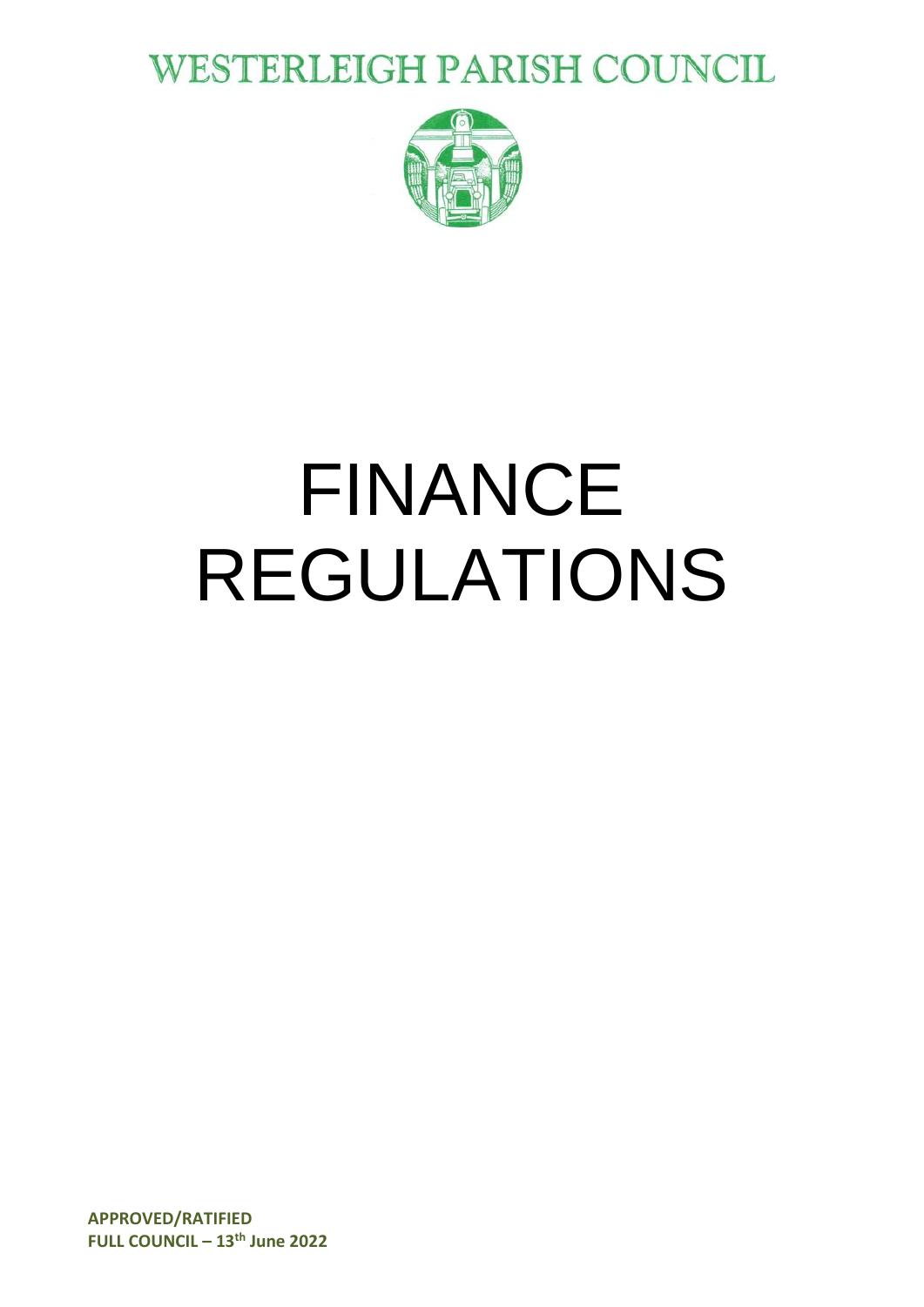### **FINANCIAL REGULATIONS**

#### **INDEX**

| 1 <sub>1</sub> |                                                                     |  |
|----------------|---------------------------------------------------------------------|--|
| 2.             |                                                                     |  |
| 3.             |                                                                     |  |
| 4.             |                                                                     |  |
| 5.             |                                                                     |  |
| 6.             |                                                                     |  |
| 7 <sub>1</sub> |                                                                     |  |
| 8.             |                                                                     |  |
| 9.             |                                                                     |  |
| 10.            |                                                                     |  |
| 11.            |                                                                     |  |
| 12.            | PAYMENTS UNDER CONTRACTS FOR BUILDING OR OTHER CONSTRUCTION WORKS16 |  |
| 13.            |                                                                     |  |
| 14.            |                                                                     |  |
| 15.            |                                                                     |  |
| 16.            |                                                                     |  |
| 17.            |                                                                     |  |
| 18.            |                                                                     |  |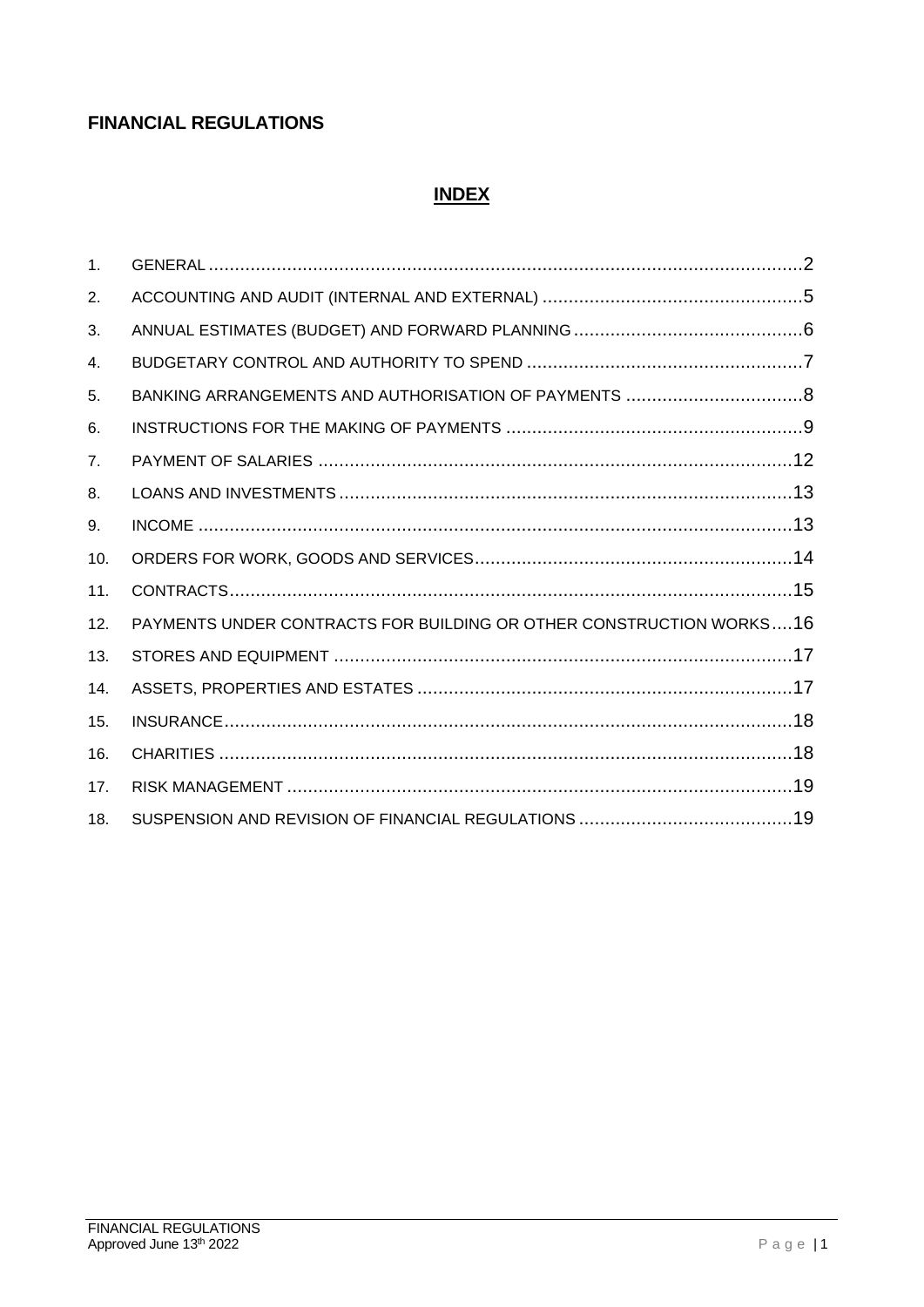These Financial Regulations were reviewed and updated on the return to real-life meetings on June 14<sup>th</sup> 2021, after a period of virtual meetings from March 2020 – May 2021. The COVID Delegated powers in force during that period are attached as an Appendix.

#### <span id="page-2-0"></span>**1. GENERAL**

- 1.1. These financial regulations govern the conduct of financial management by the council and may only be amended or varied by resolution of the council. Financial regulations are one of the council's three governing policy documents providing procedural guidance for members and officers. Financial regulations must be observed in conjunction with the council's standing orders<sup>1</sup> and any individual financial regulations relating to contracts.
- 1.2. The council is responsible in law for ensuring that its financial management is adequate and effective and that the council has a sound system of internal control which facilitates the effective exercise of the council's functions, including arrangements for the management of risk.
- 1.3. The council's accounting control systems must include measures:
	- for the timely production of accounts;
	- that provide for the safe and efficient safeguarding of public money;
	- to prevent and detect inaccuracy and fraud; and
	- identifying the duties of officers.
- 1.4. These financial regulations demonstrate how the council meets these responsibilities and requirements.
- 1.5. At least once a year, prior to approving the Annual Governance Statement, the council must review the effectiveness of its system of internal control which shall be in accordance with proper practices.
- 1.6. Deliberate or wilful breach of these Regulations by an employee may give rise to disciplinary proceedings.
- 1.7. Members of Council are expected to follow the instructions within these Regulations and not to entice employees to breach them. Failure to follow instructions within these Regulations brings the office of councillor into disrepute.

<sup>1</sup> Model standing orders for councils are available in Local Councils Explained © 2013 National Association of Local Councils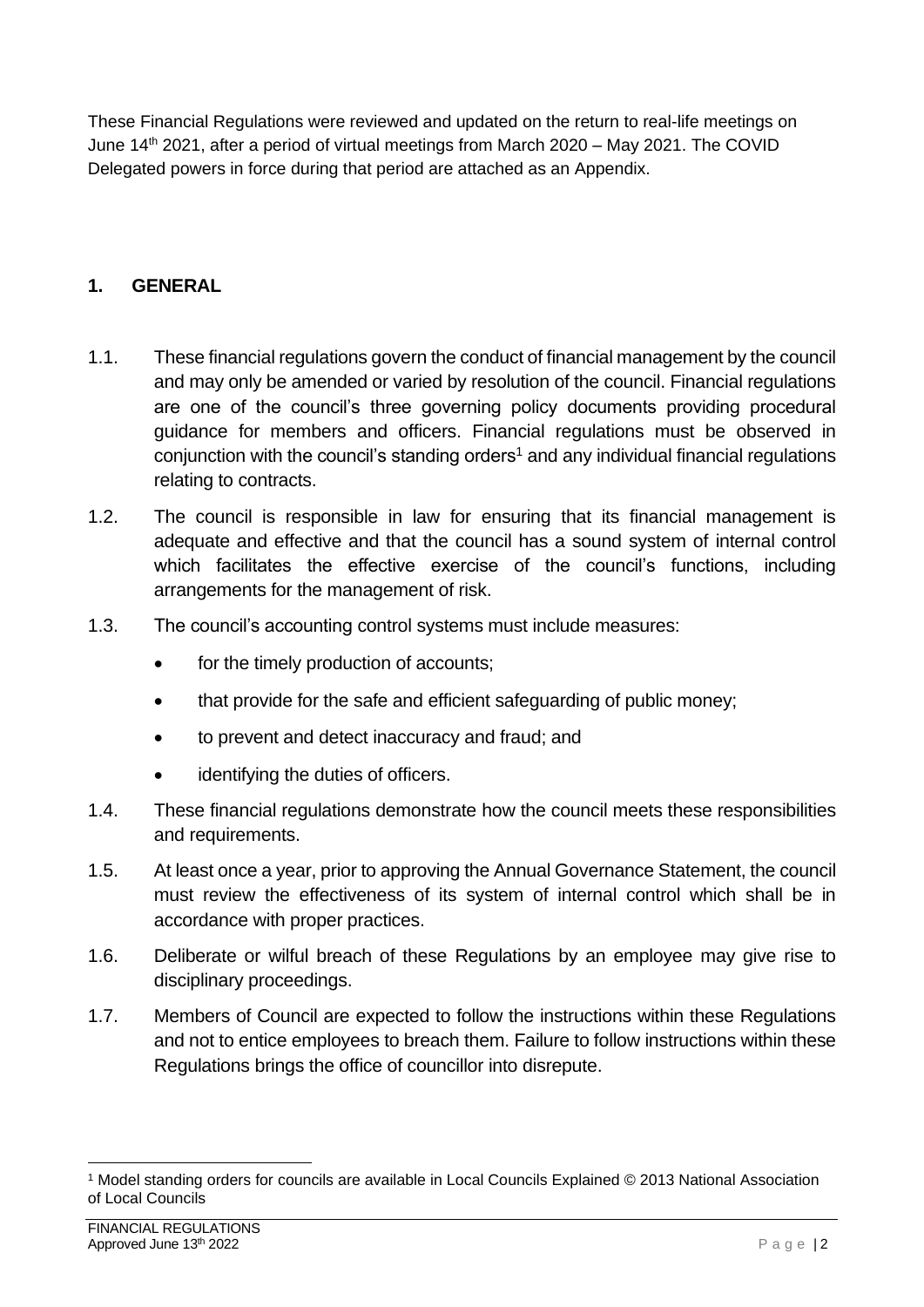- 1.8. The Responsible Financial Officer (RFO) holds a statutory office to be appointed by the council. [The Clerk has been appointed as RFO for this council and these regulations will apply accordingly.]
- 1.9. The RFO;
	- acts under the policy direction of the council;
	- administers the council's financial affairs in accordance with all Acts, Regulations and proper practices;
	- determines on behalf of the council its accounting records and accounting control systems;
	- ensures the accounting control systems are observed;
	- maintains the accounting records of the council up to date in accordance with proper practices;
	- assists the council to secure economy, efficiency and effectiveness in the use of its resources; and
	- produces financial management information as required by the council.
- 1.10. The accounting records determined by the RFO shall be sufficient to show and explain the council's transactions and to enable the RFO to ensure that any income and expenditure account and statement of balances, or record of receipts and payments and additional information, as the case may be, or management information prepared for the council from time to time comply with the Accounts and Audit Regulations.
- 1.11. The accounting records determined by the RFO shall in particular contain:
	- entries from day to day of all sums of money received and expended by the council and the matters to which the income and expenditure or receipts and payments account relate;
	- a record of the assets and liabilities of the council; and
	- wherever relevant, a record of the council's income and expenditure in relation to claims made, or to be made, for any contribution, grant or subsidy.
- 1.12. The accounting control systems determined by the RFO shall include:
	- procedures to ensure that the financial transactions of the council are recorded as soon as reasonably practicable and as accurately and reasonably as possible;
	- procedures to enable the prevention and detection of inaccuracies and fraud and the ability to reconstruct any lost records;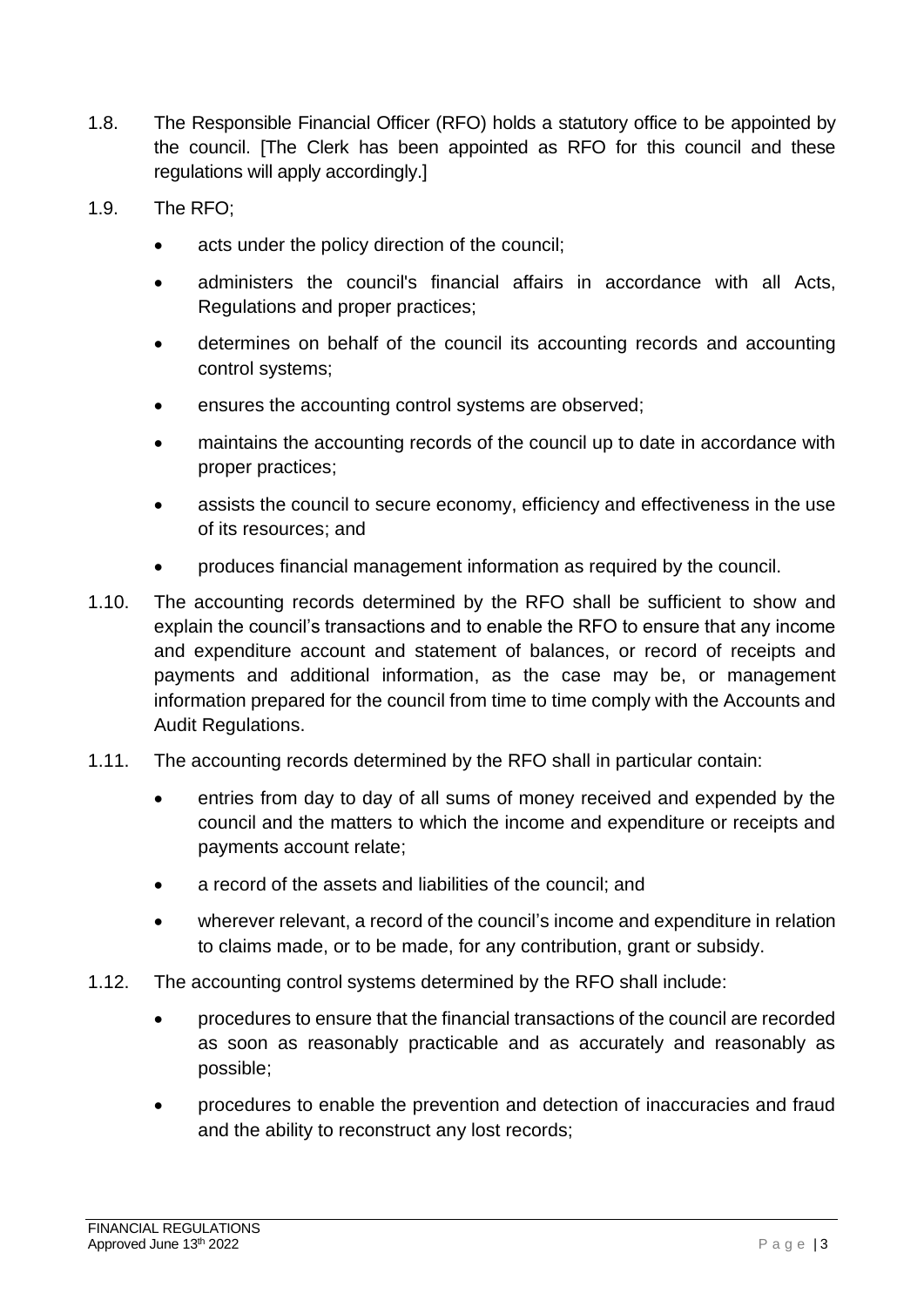- identification of the duties of officers dealing with financial transactions and division of responsibilities of those officers in relation to significant transactions;
- procedures to ensure that uncollectable amounts, including any bad debts are not submitted to the council for approval to be written off except with the approval of the RFO and that the approvals are shown in the accounting records; and
- measures to ensure that risk is properly managed.
- 1.13. The council is not empowered by these Regulations or otherwise to delegate certain specified decisions. In particular any decision regarding:
	- setting the final budget or the precept (council tax requirement);
	- approving accounting statements;
	- approving an annual governance statement;
	- borrowing;
	- writing off bad debts;
	- declaring eligibility for the General Power of Competence; and
	- addressing recommendations in any report from the internal or external auditors,

shall be a matter for the full council only.

- 1.14. In addition the council must:
	- determine and keep under regular review the bank mandate for all council bank accounts;
	- approve any grant or a single commitment in excess of £5,000; and
	- in respect of the annual salary for any employee have regard to recommendations about annual salaries of employees made by the relevant committee in accordance with its terms of reference.
- 1.15. In these financial regulations, references to the Accounts and Audit Regulations or 'the regulations' shall mean the regulations issued under the provisions of section 27 of the Audit Commission Act 1998, or any superseding legislation, and then in force unless otherwise specified.

<span id="page-4-0"></span>In these financial regulations the term 'proper practice' or 'proper practices' shall refer to guidance issued in *Governance and Accountability for Local Councils - a Practitioners' Guide (England)* issued by the Joint Practitioners Advisory Group (JPAG), available from the websites of NALC and the Society for Local Council Clerks (SLCC).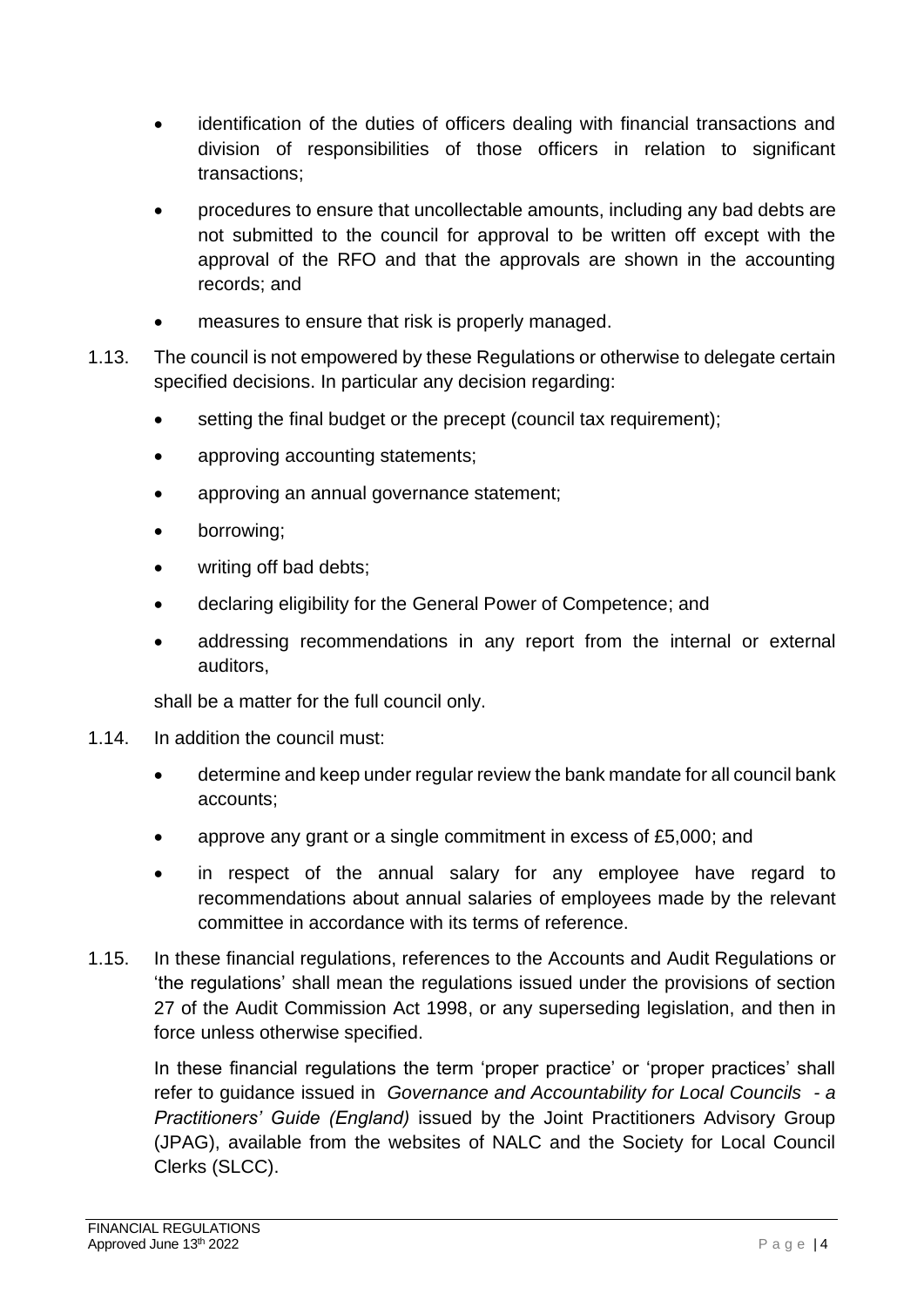#### **2. ACCOUNTING AND AUDIT (INTERNAL AND EXTERNAL)**

- 2.1. All accounting procedures and financial records of the council shall be determined by the RFO in accordance with the Accounts and Audit Regulations, appropriate guidance and proper practices.
- 2.2. On a regular basis, at least once in each quarter, and at each financial year end, a member other than the Chairman or a cheque signatory shall be appointed to verify bank reconciliations (for all accounts) produced by the RFO. The member shall sign the reconciliations and the original bank statements (or similar document) as evidence of verification. This activity shall on conclusion be reported, including any exceptions, to and noted by the Finance & General Purposes Committee or council.
- 2.3. The RFO shall complete the annual statement of accounts, annual report, and any related documents of the council contained in the Annual Return (as specified in proper practices) as soon as practicable after the end of the financial year and having certified the accounts shall submit them and report thereon to the council within the timescales set by the Accounts and Audit Regulations.
- 2.4. The council shall ensure that there is an adequate and effective system of internal audit of its accounting records, and of its system of internal control in accordance with proper practices. Any officer or member of the council shall make available such documents and records as appear to the council to be necessary for the purpose of the audit and shall, as directed by the council, supply the RFO, internal auditor, or external auditor with such information and explanation as the council considers necessary for that purpose.
- 2.5. The internal auditor shall be appointed by and shall carry out the work in relation to internal controls required by the council in accordance with proper practices.
- 2.6. The internal auditor shall:
	- be competent and independent of the financial operations of the council;
	- report to council in writing, or in person, on a regular basis with a minimum of one annual written report during each financial year;
	- to demonstrate competence, objectivity and independence, be free from any actual or perceived conflicts of interest, including those arising from family relationships; and
	- have no involvement in the financial decision making, management or control of the council.
- 2.7. Internal or external auditors may not under any circumstances:
	- perform any operational duties for the council:
	- initiate or approve accounting transactions; or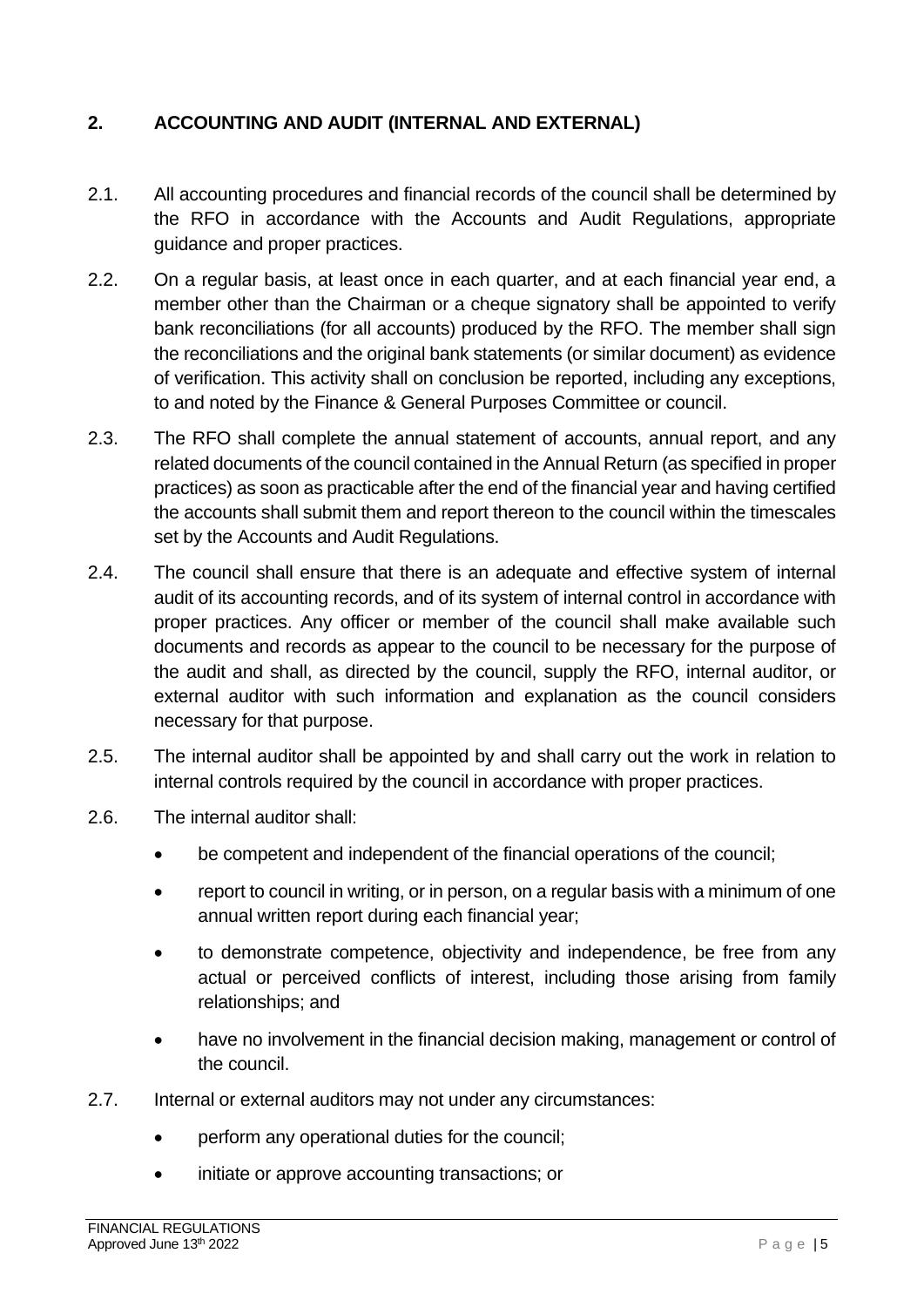- direct the activities of any council employee, except to the extent that such employees have been appropriately assigned to assist the internal auditor.
- 2.8. For the avoidance of doubt, in relation to internal audit the terms 'independent' and 'independence' shall have the same meaning as is described in proper practices.
- 2.9. The RFO shall make arrangements for the exercise of electors' rights in relation to the accounts including the opportunity to inspect the accounts, books, and vouchers and display or publish any notices and statements of account required by Audit Commission Act 1998, or any superseding legislation, and the Accounts and Audit Regulations.
- 2.10. The RFO shall, without undue delay, bring to the attention of all councillors any correspondence or report from internal or external auditors.

#### <span id="page-6-0"></span>**3. ANNUAL ESTIMATES (BUDGET) AND FORWARD PLANNING**

- 3.1. Finance & General Purposes Committee shall review its forecast of revenue and capital receipts and payments. Having regard to the forecast, it shall thereafter formulate and submit proposals for the following financial year to the council not later than the end of December each year including any proposals for revising the forecast.
- 3.2. The RFO must each year, by no later than November, prepare detailed estimates of all receipts and payments including the use of reserves and all sources of funding for the following financial year in the form of a budget to be considered by the Finance & General Purposes Committee and the council.
- 3.3. The council shall consider annual budget proposals in relation to the council's forecast of revenue and capital receipts and payments including recommendations for the use of reserves and sources of funding and update the forecast accordingly.
- 3.4. The council shall fix the precept (council tax requirement), and relevant basic amount of council tax to be levied for the ensuing financial year not later than by the end of January each year. The RFO shall issue the precept to the billing authority and shall supply each member with a copy of the approved annual budget.
- <span id="page-6-1"></span>3.5. The approved annual budget shall form the basis of financial control for the ensuing year.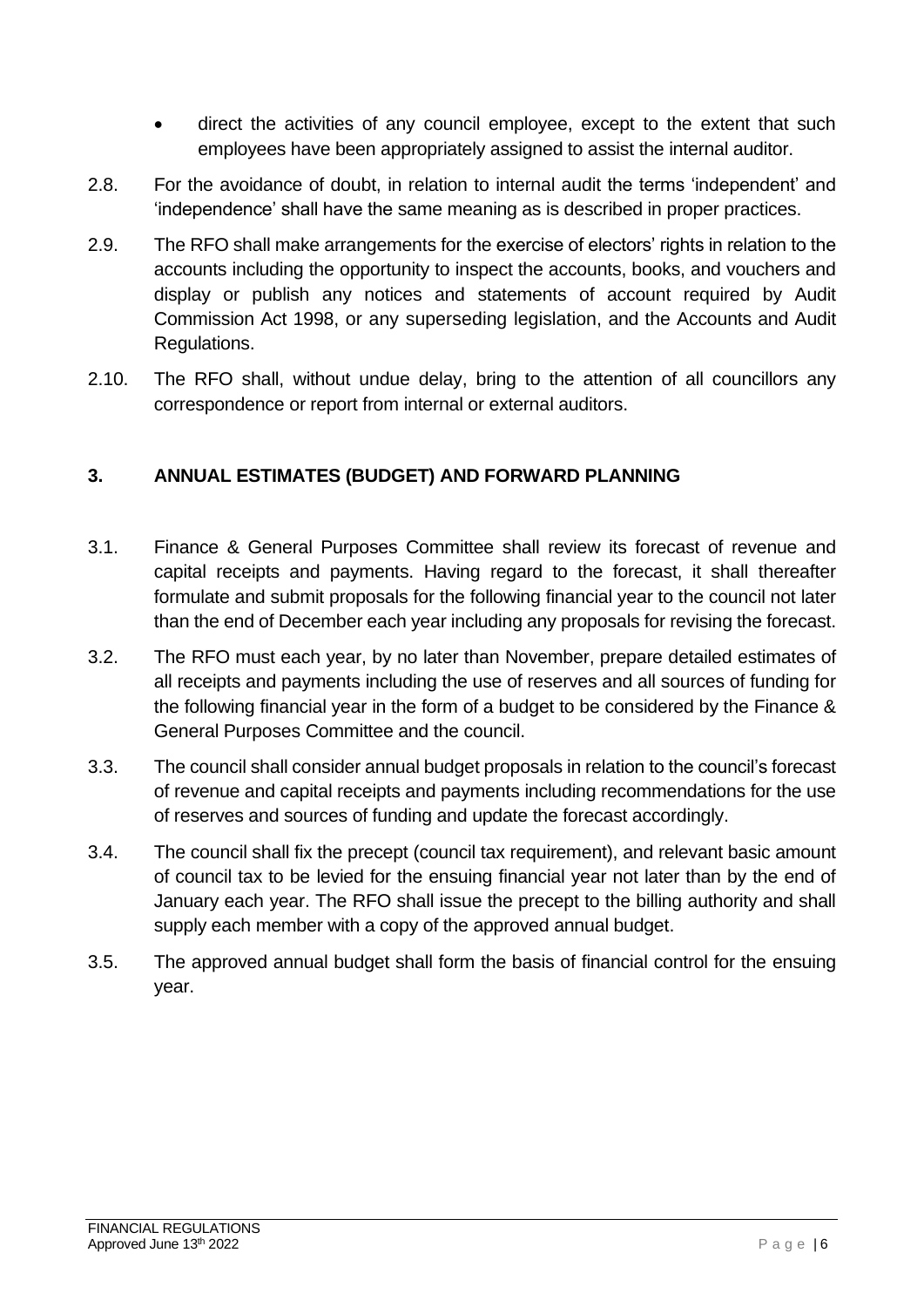#### **4. BUDGETARY CONTROL AND AUTHORITY TO SPEND**

- 4.1. Expenditure on revenue items may be authorised up to the amounts included for that class of expenditure in the approved budget. This authority is to be determined by:
	- the council for all items over £5,000;
	- a duly delegated committee of the council for items over £500; or
	- the Clerk, in conjunction with Chairman of Council or Chairman of the appropriate committee, for any items below £500.

Such authority is to be evidenced by a minute or by an authorisation slip duly signed by the Clerk, and where necessary also by the appropriate Chairman.

Contracts may not be disaggregated to avoid controls imposed by these regulations.

- 4.2. No expenditure may be authorised that will exceed the amount provided in the revenue budget for that class of expenditure other than by resolution of the council, or duly delegated committee. During the budget year and with the approval of council having considered fully the implications for public services, unspent and available amounts may be moved to other budget headings or to an earmarked reserve as appropriate ('virements').
- 4.3. Unspent provisions in the revenue or capital budgets for completed projects shall not be carried forward to a subsequent year.
- 4.4. The salary budgets are to be reviewed at least annually for the following financial year and such review shall be evidenced by a hard copy schedule signed by the Clerk and the Chairman of Council or relevant committee. The RFO will inform committees of any changes impacting on their budget requirement for the coming year in good time.
- 4.5. In cases of extreme risk to the delivery of council services, the clerk may authorise revenue expenditure on behalf of the council which in the clerk's judgement it is necessary to carry out. Such expenditure includes repair, replacement or other work, whether or not there is any budgetary provision for the expenditure, subject to a limit of £500. The Clerk shall report such action to the chairman as soon as possible and to the council as soon as practicable thereafter.
- 4.6. No expenditure shall be authorised in relation to any capital project and no contract entered into or tender accepted involving capital expenditure unless the council is satisfied that the necessary funds are available and the requisite borrowing approval has been obtained.
- 4.7. All capital works shall be administered in accordance with the council's standing orders and financial regulations relating to contracts.
- 4.8. The RFO shall regularly provide the council with a statement of receipts and payments to date under each head of the budgets, comparing actual expenditure to the appropriate date against that planned as shown in the budget. These statements are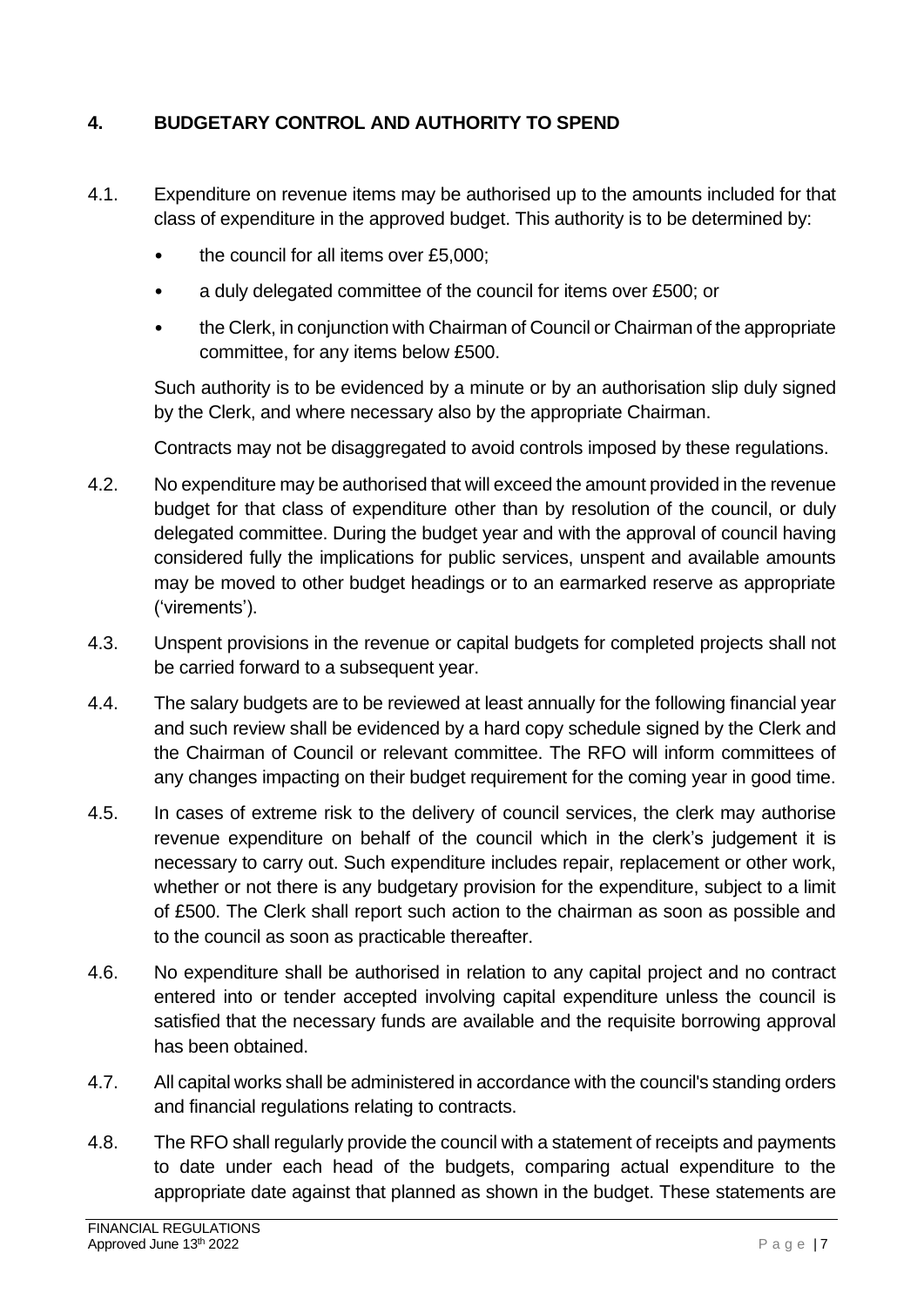to be prepared at least at the end of each financial quarter and shall show explanations of material variances. For this purpose "material" shall be in excess of 15% of the budget.

4.9. Changes in earmarked reserves shall be approved by council as part of the budgetary control process.

#### <span id="page-8-0"></span>**5. BANKING ARRANGEMENTS AND AUTHORISATION OF PAYMENTS**

- 5.1. The council's banking arrangements, including the bank mandate, shall be made by the RFO and approved by the council; banking arrangements may not be delegated to a committee. They shall be regularly reviewed for safety and efficiency. The Council may seek credit references in respect of members or employees who act as signatories.
- 5.2. The Full Council may, at a Full Parish Council meeting RESOLVE to delegate the ongoing power to the Clerk/RFO to make payments for planned expenditure set in the annual budget, or expenditure already authorised by the Council or Committee under their relevant powers.

Bank confirmations of payments will then be checked against the invoice and signed by two Members to confirm accuracy of amount and payee.

Unexpected requirements for expenditure need approval at a meeting, or by email from Members if urgent, between meetings, (unless under the Clerk limit) before payment. Such invoices should be signed by two Members. Two Member signatures are needed on bank confirmation of payment as above.

The power of delegation would not apply to a Locum or new Clerk until a new resolution has been passed.

A detailed list of all payments shall be disclosed within or as an attachment to the minutes of the meeting at which payment was authorised/checked. Personal payments (including salaries, wages, expenses and any payment made in relation to the termination of a contract of employment) may be summarised to remove public access to any personal information.

- 5.3. All invoices for payment shall be examined, verified and certified by the RFO to confirm that the work, goods or services to which each invoice relates has been received, carried out, examined and represents expenditure previously approved by the council.
- 5.4. The RFO shall examine invoices for arithmetical accuracy and analyse them to the appropriate expenditure heading. The RFO shall take all steps to pay all invoices submitted, and which are in order, at the next available council or Committee meeting.
- 5.5. The Clerk and RFO may have delegated authority as in 5.2 above, to authorise the payment of items as outlined in 5.2 and additionally only in the following circumstances: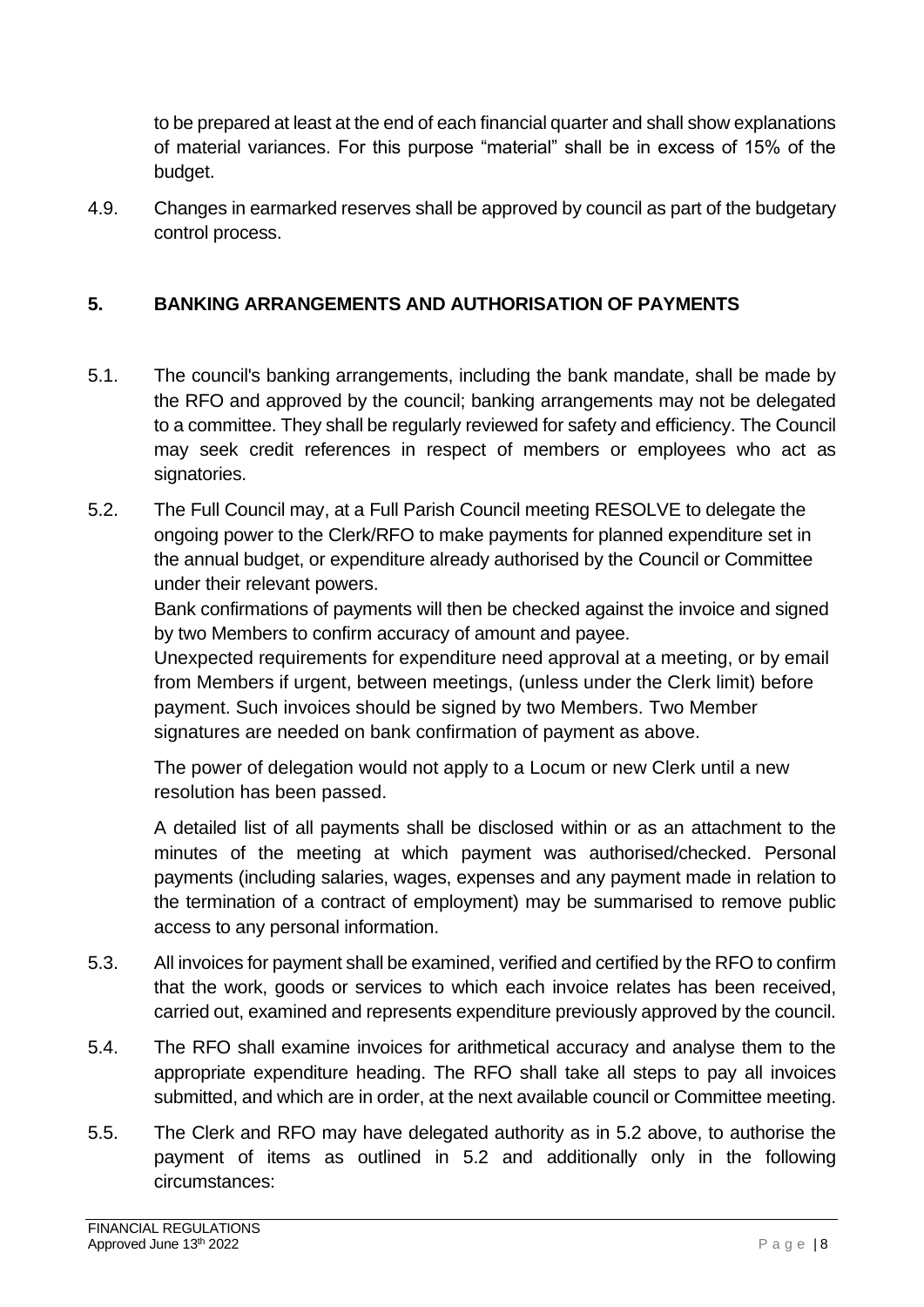- a) If a payment is necessary to avoid a charge to interest under the Late Payment of Commercial Debts (Interest) Act 1998, and the due date for payment is before the next scheduled Meeting of council, where the Clerk and RFO certify that there is no dispute or other reason to delay payment, provided that a list of such payments shall be submitted to the next appropriate meeting of council or committee;
- b) An expenditure item authorised under 5.6 below (continuing contracts and obligations) provided that a list of such payments shall be submitted to the next appropriate meeting of council or committee; or
- c) fund transfers within the councils banking arrangements up to the sum of £10,000, provided that a list of such payments shall be submitted to the next appropriate meeting of council [or finance committee].
- 5.6. For each financial year the Clerk and RFO shall draw up a list of due payments which arise on a regular basis as the result of a continuing contract, statutory duty, or obligation (such as but not exclusively) Salaries, PAYE and NI, Superannuation Fund and regular maintenance contracts and the like for which council,or a duly authorised committee, may authorise payment for the year provided that the requirements of regulation 4.1 (Budgetary Controls) are adhered to, provided also that a list of such payments shall be submitted to the next appropriate meeting of council or Committee.
- 5.7. A record of regular payments made under 5.6 above shall be drawn up and be signed by two members on each and every occasion when payment is authorised - thus controlling the risk of duplicated payments being authorised and / or made.
- 5.8. In respect of grants a duly authorised committee shall approve expenditure within any limits set by council and in accordance with any policy statement approved by council. Any Revenue or Capital Grant in excess of £5,000 shall before payment, be subject to ratification by resolution of the council.
- 5.9. Members are subject to the Code of Conduct that has been adopted by the council and shall comply with the Code and Standing Orders when a decision to authorise or instruct payment is made in respect of a matter in which they have a disclosable pecuniary or other interest, unless a dispensation has been granted.
- 5.10. The council will aim to rotate the duties of members in these Regulations so that onerous duties are shared out as evenly as possible over time.
- 5.11. Any changes in the recorded details of suppliers, such as bank account records, shall be approved in writing by a Member.

#### <span id="page-9-0"></span>**6. INSTRUCTIONS FOR THE MAKING OF PAYMENTS**

6.1. The council will make safe and efficient arrangements for the making of its payments.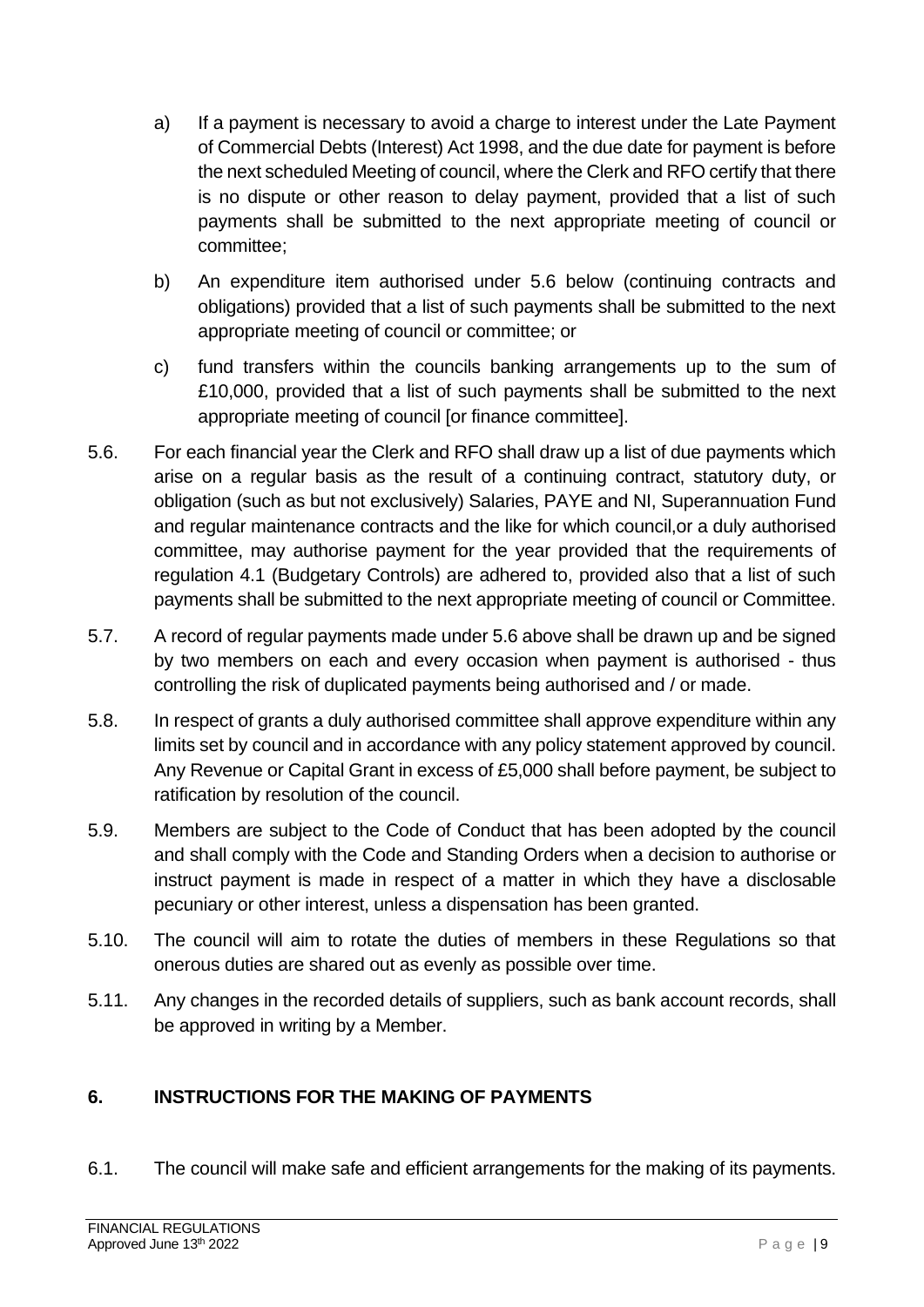- 6.2. Following authorisation under Financial Regulation 5 above, the council, a duly delegated committee or, if so delegated, the Clerk or RFO shall give instruction that a payment shall be made.
- 6.3. All payments shall be effected by online banking, cheque or other instructions to the council's bankers, or otherwise, in accordance with a resolution of council or duly delegated committee.
- 6.4. Cheques drawn on the bank account in accordance with the schedule as presented to council or committee shall be signed by two members of council, and countersigned by the Clerk, in accordance with a resolution instructing that payment. A member who is a bank signatory, having a connection by virtue of family or business relationships with the beneficiary of a payment, should not, under normal circumstances, be a signatory to the payment in question.
- 6.5. To indicate agreement of the details shown on the cheque or order for payment with the counterfoil and the invoice or similar documentation, the signatories shall each also initial the cheque or payment counterfoil.
- 6.6. Cheques or orders for payment shall not normally be presented for signature other than at a council or committee meeting (including immediately before or after such a meeting). Any signatures obtained away from such meetings shall be reported to the council or Finance & General Purposes Committee at the next convenient meeting.
- 6.7. If thought appropriate by the council, payment for utility supplies (energy, telephone and water) and any National Non-Domestic Rates may be made by variable direct debit provided that the instructions are signed by two members and any payments are reported to council as made. The approval of the use of a variable direct debit shall be renewed by resolution of the council at least every two years.
- 6.8. If thought appropriate by the council, payment for certain items (principally salaries) may be made by banker's standing order provided that the instructions are signed, or otherwise evidenced by two members are retained and any payments are reported to council as made. The approval of the use of a banker's standing order shall be renewed by resolution of the council at least every two years.
- 6.9. If RESOLVED by the council, payment for certain items may be made by BACS or CHAPS methods provided that the confirmations for each payment are signed, or otherwise evidenced, by two authorised bank signatories, are retained and any payments are reported to council as made. The approval of the use of BACS or CHAPS shall be renewed by resolution of the council at least every two years.

In order to check that BACS payments have been paid correctly, bank payment confirmations will be checked and signed by two members at the following Council meeting or Finance Committee meeting. In the case of unexpected expenditure, the signatories should be different to the two that authorised the payment of any unexpected invoice, prior to payment. (See 5.2)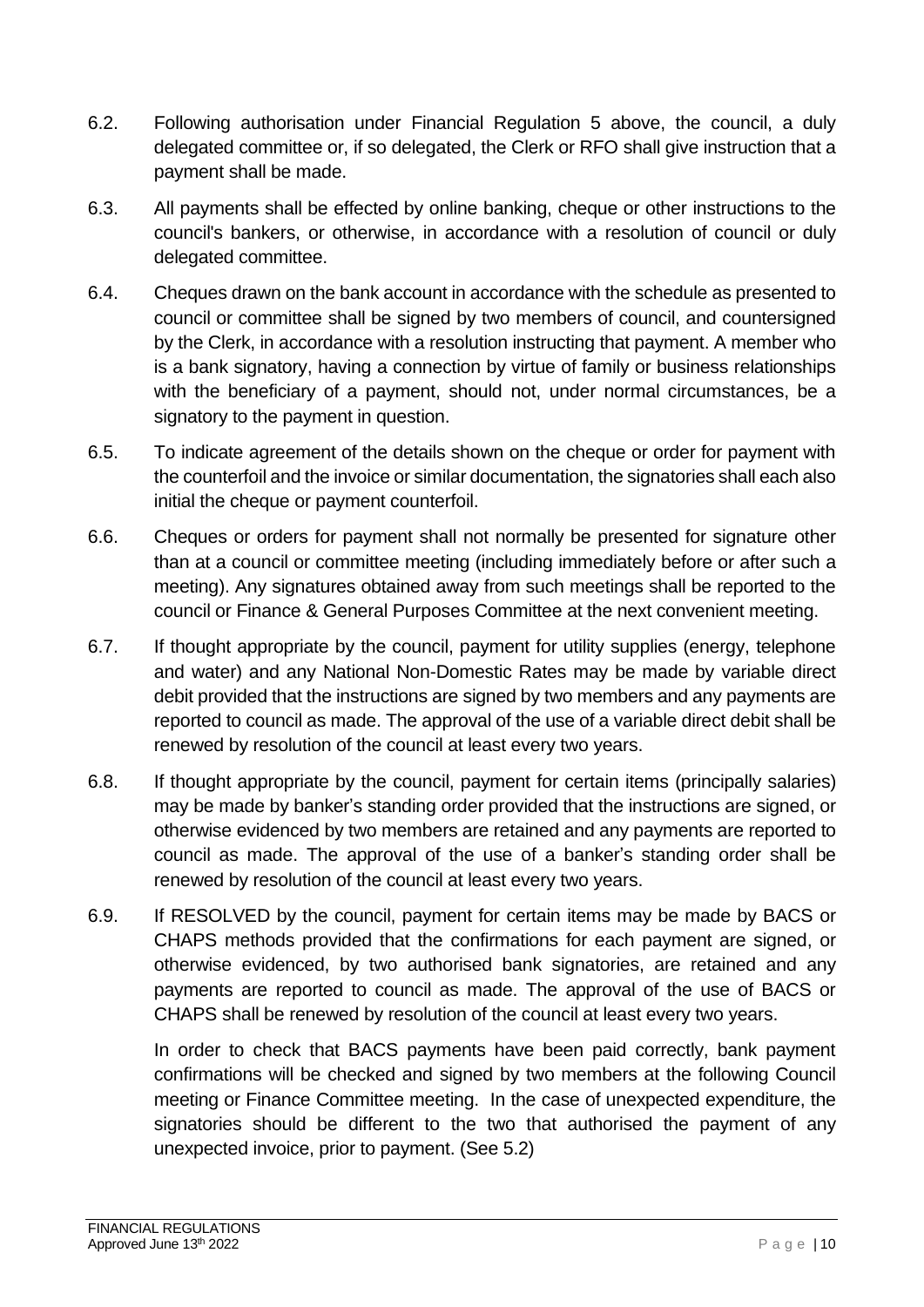- 6.10. Where a computer requires use of a personal identification number (PIN) or other password(s), for access to the council's records on that computer, a note shall be made of the PIN and Passwords and shall be handed to and retained by the Chairman of Council in a sealed dated envelope. This envelope may not be opened other than in the presence of two other councillors. After the envelope has been opened, in any circumstances, the PIN and / or passwords shall be changed as soon as practicable. The fact that the sealed envelope has been opened, in whatever circumstances, shall be reported to all members immediately and formally to the next available meeting of the council. This will not be required for a member's personal computer used only for remote authorisation of bank payments.
- 6.11. No employee or councillor shall disclose any PIN or password, relevant to the working of the council or its bank accounts, to any person not authorised in writing by the council or a duly delegated committee.
- 6.12. Regular back-up copies of the records on any computer shall be made and shall be stored securely away from the computer in question, and preferably off site.
- 6.13. The council, and any members using computers for the council's financial business, shall ensure that anti-virus, anti-spyware and firewall software with automatic updates, together with a high level of security, is used.
- 6.14. Where internet banking arrangements are made with any bank, the Clerk [RFO] shall be appointed as the Service Administrator. The bank mandate approved by the council shall identify a number of councillors who will be authorised to approve transactions on those accounts. The bank mandate will state clearly the amounts of payments that can be instructed by the use of the Service Administrator alone, or by the Service Administrator with a stated number of approvals.
- 6.15. Access to any internet banking accounts will be directly to the access page (which may be saved under "favourites"), and not through a search engine or e-mail link. Remembered or saved passwords facilities must not be used on any computer used for council banking work. Breach of this Regulation will be treated as a very serious matter under these regulations.
- 6.16. Changes to account details for suppliers, which are used for internet banking may only be changed on written hard copy notification by the supplier and supported by hard copy authority for change signed by the Clerk [the RFO] and two members. A programme of regular checks of standing data with suppliers will be followed.
- 6.17. Any Debit Card issued for use will be specifically restricted to the Clerk [and the RFO] and will also be restricted to a single transaction maximum value of £500 unless authorised by council or finance committee in writing before any order is placed.
- 6.18. A pre-paid debit card may be issued to employees with varying limits. These limits will be set by the council or Regulation & Finance Committee. Transactions and purchases made will be reported to the council or relevant committee and authority for toppingup shall be at the discretion of the council or relevant committee.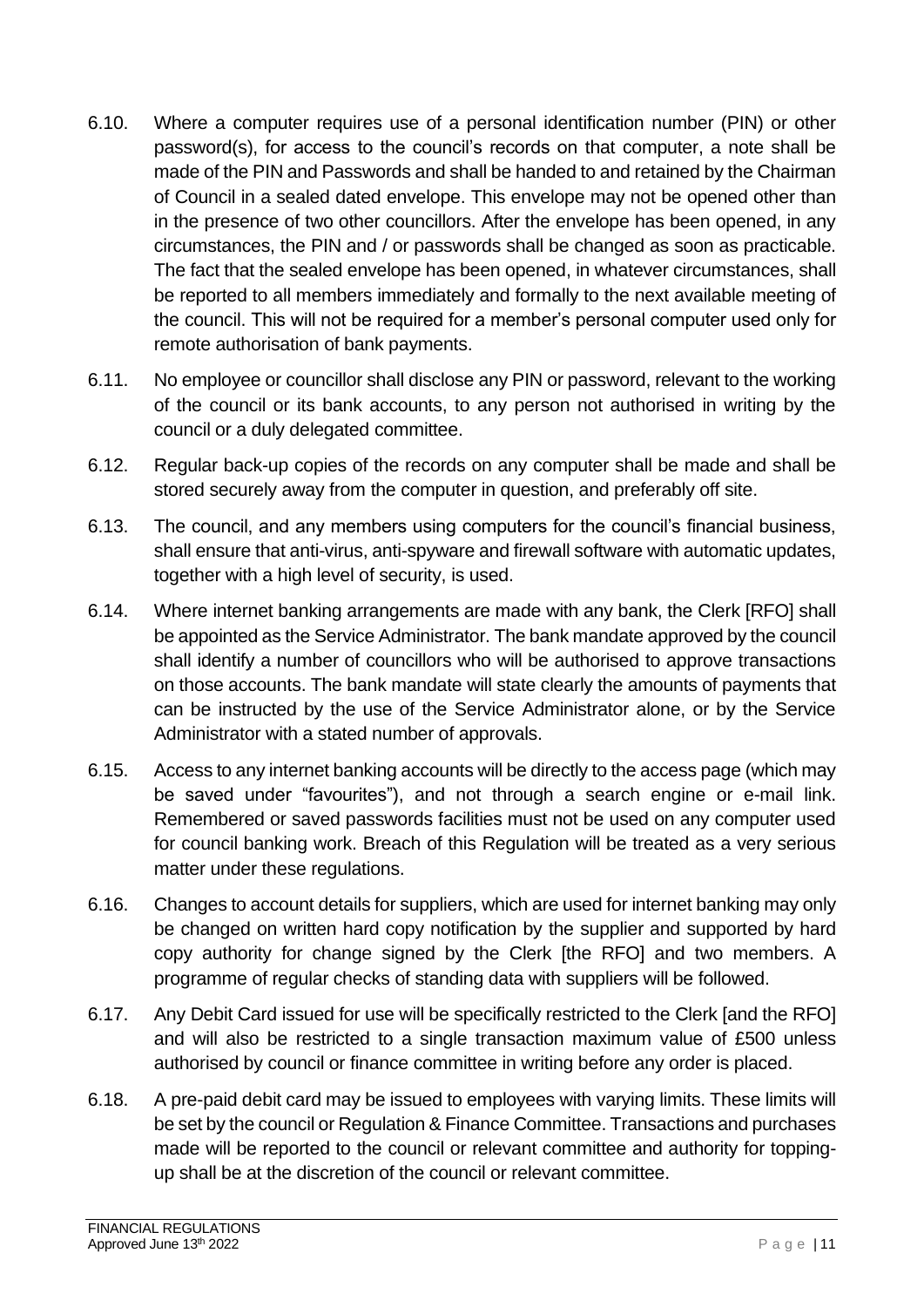- 6.19. Any corporate credit card or trade card account opened by the council will be specifically restricted to use by the Clerk [and RFO] and shall be subject to automatic payment in full at each month-end. Personal credit or debit cards of members or staff shall not be used under any circumstances.
- 6.20. The council will not maintain any form of cash float. All cash received must be banked intact. Any payments made in cash by the Clerk [or RFO] (for example for postage or minor stationery items) shall be refunded on a regular basis, at least quarterly.

#### <span id="page-12-0"></span>**7. PAYMENT OF SALARIES**

- 7.1. As an employer, the council shall make arrangements to meet fully the statutory requirements placed on all employers by PAYE and National Insurance legislation. The payment of all salaries shall be made in accordance with payroll records and the rules of PAYE and National Insurance currently operating, and salary rates shall be as agreed by council, or duly delegated committee.
- 7.2. Payment of salaries and payment of deductions from salary such as may be required to be made for tax, national insurance and pension contributions, or similar statutory or discretionary deductions must be made in accordance with the payroll records and on the appropriate dates stipulated in employment contracts, provided that each payment is reported to the next available council meeting, as set out in these regulations above.
- 7.3. No changes shall be made to any employee's pay, emoluments, or terms and conditions of employment without the prior consent of the council, or Staff Committee
- 7.4. Each and every payment to employees of net salary and to the appropriate creditor of the statutory and discretionary deductions shall be recorded in a separate confidential record (confidential cash book). This confidential record is not open to inspection or review (under the Freedom of Information Act 2000 or otherwise) other than:
	- a) by any councillor who can demonstrate a need to know;
	- b) by the internal auditor;
	- c) by the external auditor; or
	- d) by any person authorised under Audit Commission Act 1998, or any superseding legislation.
- 7.5. The total of such payments in each calendar month shall be reported with all other payments as made as may be required under these Financial Regulations, to ensure that only payments due for the period have actually been paid.
- 7.6. An effective system of personal performance management should be maintained for the senior officers.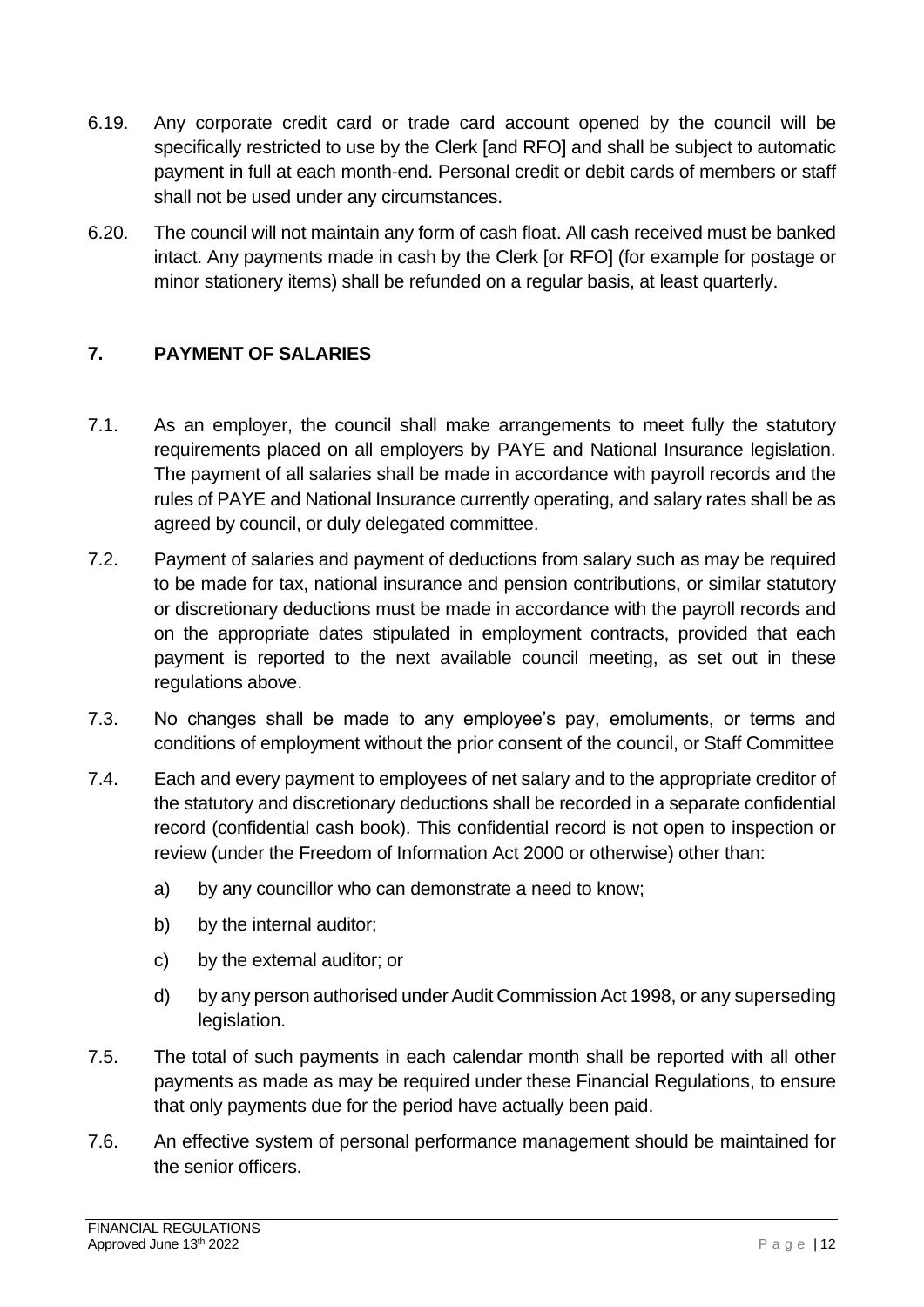- 7.7. Any termination payments shall be supported by a clear business case and reported to the council. Termination payments shall only be authorised by council.
- 7.8. Before employing interim staff the council must consider a full business case.

#### <span id="page-13-0"></span>**8. LOANS AND INVESTMENTS**

- 8.1. All borrowings shall be effected in the name of the council, after obtaining any necessary borrowing approval. Any application for borrowing approval shall be approved by Council as to terms and purpose. The application for borrowing approval, and subsequent arrangements for the loan shall only be approved by full council.
- 8.2. Any financial arrangement which does not require formal borrowing approval from the Secretary of State/Welsh Assembly Government (such as Hire Purchase or Leasing of tangible assets) shall be subject to approval by the full council. In each case a report in writing shall be provided to council in respect of value for money for the proposed transaction.
- 8.3. The council will arrange with the council's banks and investment providers for the sending of a copy of each statement of account to the Chairman of the council at the same time as one is issued to the Clerk or RFO.
- 8.4. All loans and investments shall be negotiated in the name of the council and shall be for a set period in accordance with council policy.
- 8.5. The council shall consider the need for an Investment Strategy and Policy which, if drawn up, shall be in accordance with relevant regulations, proper practices and guidance. Any Strategy and Policy shall be reviewed by the council at least annually.
- 8.6. All investments of money under the control of the council shall be in the name of the council.
- 8.7. All investment certificates and other documents relating thereto shall be retained in the custody of the RFO.
- 8.8. Payments in respect of short term or long term investments, including transfers between bank accounts held in the same bank, or branch, shall be made in accordance with Regulation 5 (Authorisation of payments) and Regulation 6 (Instructions for payments).

#### <span id="page-13-1"></span>**9. INCOME**

9.1. The collection of all sums due to the council shall be the responsibility of and under the supervision of the RFO.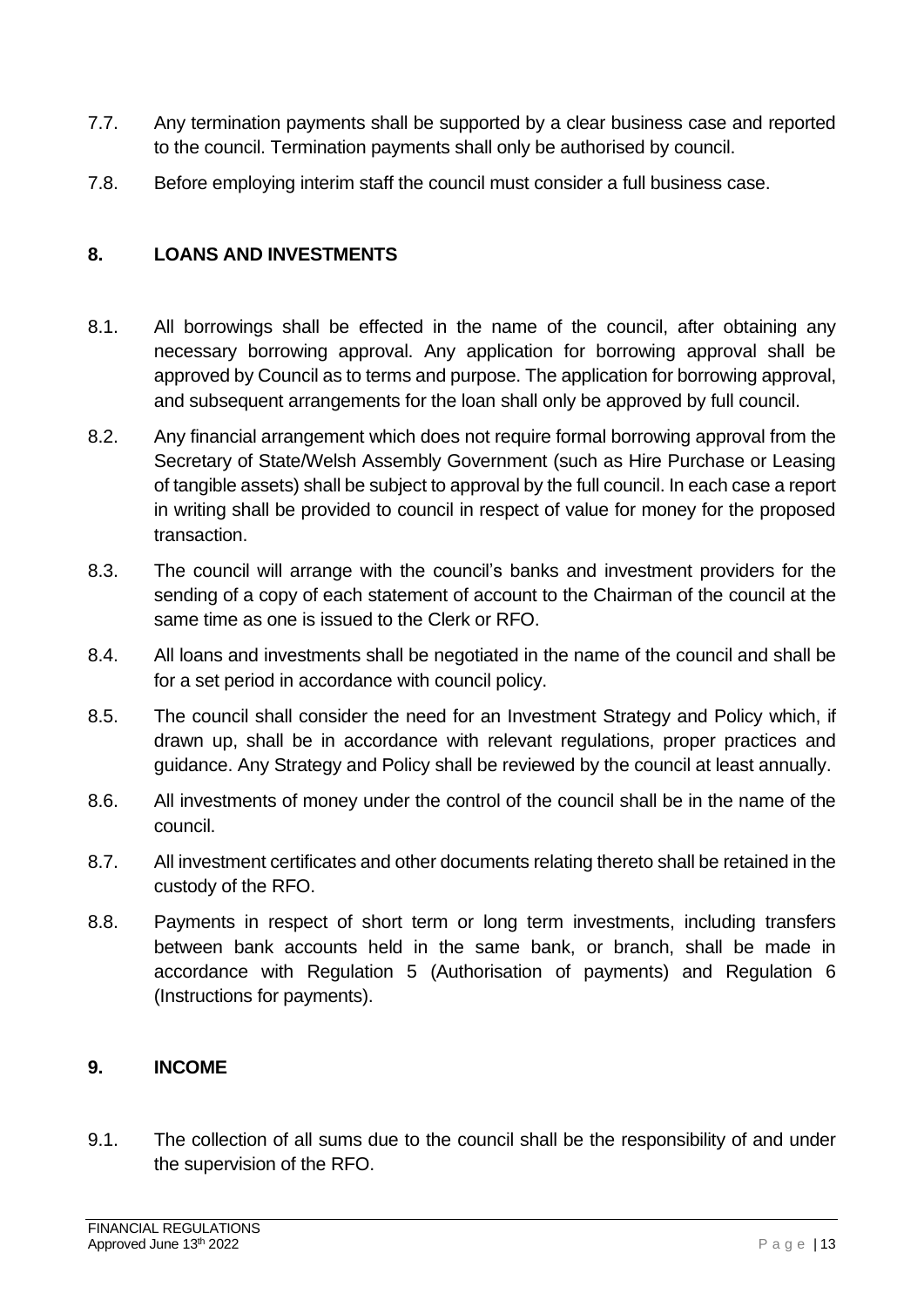- 9.2. Particulars of all charges to be made for work done, services rendered or goods supplied shall be agreed annually by the council, notified to the RFO and the RFO shall be responsible for the collection of all accounts due to the council.
- 9.3. The council will review all fees and charges at least annually, following a report of the Clerk.
- 9.4. Any sums found to be irrecoverable and any bad debts shall be reported to the council and shall be written off in the year.
- 9.5. All sums received on behalf of the council shall be banked intact as directed by the RFO. In all cases, all receipts shall be deposited with the council's bankers with such frequency as the RFO considers necessary.
- 9.6. The origin of each receipt shall be entered on the paying-in slip.
- 9.7. Personal cheques shall not be cashed out of money held on behalf of the council.
- 9.8. The RFO shall promptly complete any VAT Return that is required. Any repayment claim due in accordance with VAT Act 1994 section 33 shall be made at least annually coinciding with the financial year end.
- 9.9. Where any significant sums of cash are regularly received by the council, the RFO shall take such steps as are agreed by the council to ensure that more than one person is present when the cash is counted in the first instance, that there is a reconciliation to some form of control such as ticket issues, and that appropriate care is taken in the security and safety of individuals banking such cash.
- 9.10. Any income arising which is the property of a charitable trust shall be paid into a charitable bank account. Instructions for the payment of funds due from the charitable trust to the council (to meet expenditure already incurred by the authority) will be given by the Managing Trustees of the charity meeting separately from any council meeting (see also Regulation 16 below).

### <span id="page-14-0"></span>**10. ORDERS FOR WORK, GOODS AND SERVICES**

- 10.1. An official order or letter shall be issued for all work, goods and services unless a formal contract is to be prepared or an official order would be inappropriate. Copies of orders shall be retained.
- 10.2. Order books shall be controlled by the RFO.
- 10.3. All members and officers are responsible for obtaining value for money at all times. An officer issuing an official order shall ensure as far as reasonable and practicable that the best available terms are obtained in respect of each transaction, usually by obtaining three or more quotations or estimates from appropriate suppliers, subject to any *de minimis* provisions in Regulation 11.1 below.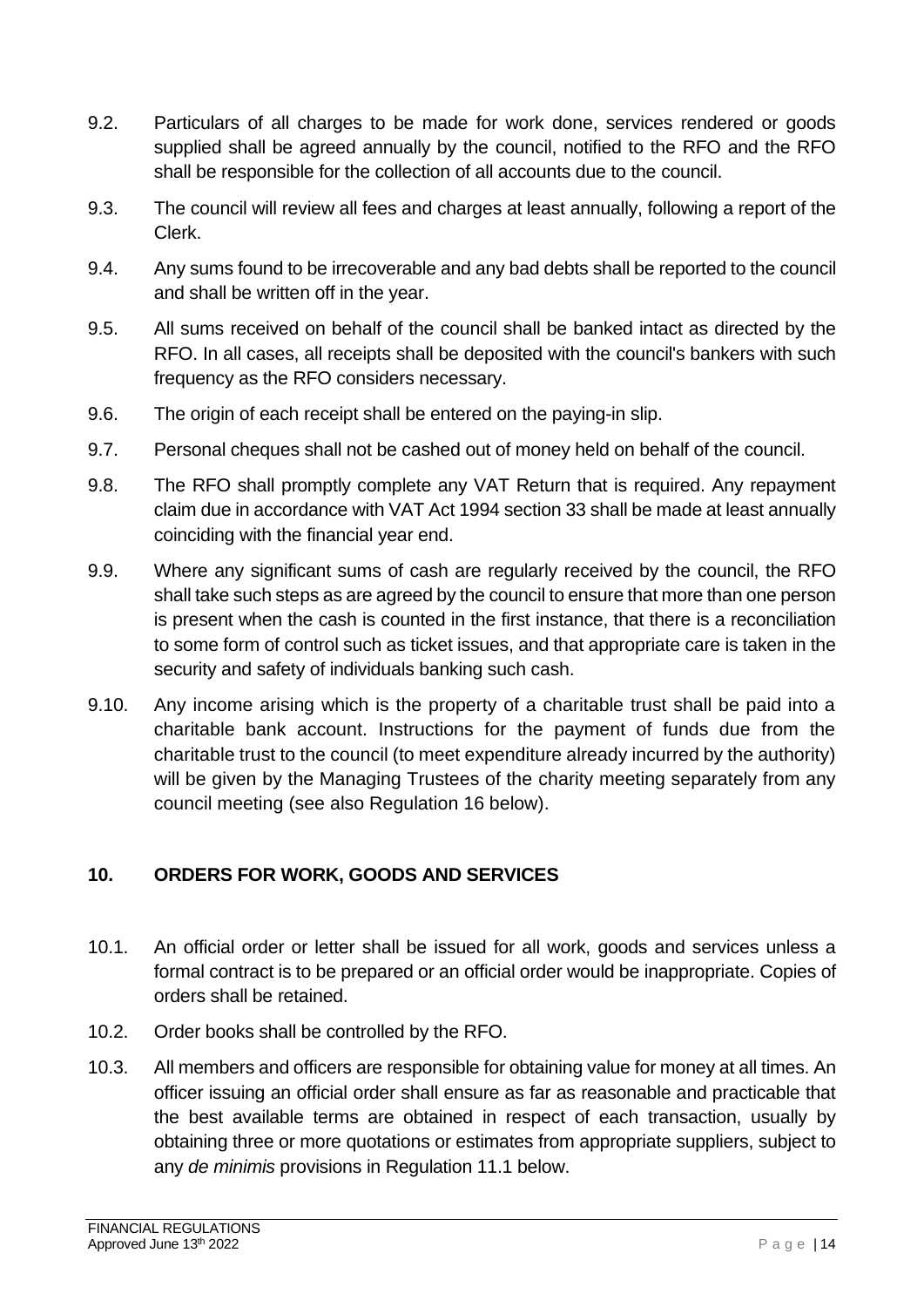- 10.4. A member may not issue an official order or make any contract on behalf of the council.
- 10.5. The RFO shall verify the lawful nature of any proposed purchase before the issue of any order, and in the case of new or infrequent purchases or payments, the RFO shall ensure that the statutory authority shall be reported to the meeting at which the order is approved so that the minutes can record the power being used.

#### <span id="page-15-0"></span>**11. CONTRACTS**

- 11.1. Procedures as to contracts are laid down as follows:
	- a. Every contract shall comply with these financial regulations, and no exceptions shall be made otherwise than in an emergency provided that this regulation need not apply to contracts which relate to items (i) to (vi) below:
		- i. for the supply of gas, electricity, water, sewerage and telephone services;
		- ii. for specialist services such as are provided by solicitors, accountants, surveyors and planning consultants;
		- iii. for work to be executed or goods or materials to be supplied which consist of repairs to or parts for existing machinery or equipment or plant;
		- iv. for work to be executed or goods or materials to be supplied which constitute an extension of an existing contract by the council;
		- v. for additional audit work of the external auditor up to an estimated value of £500 (in excess of this sum the Clerk and RFO shall act after consultation with the Chairman and Vice Chairman of council); and
		- vi. for goods or materials proposed to be purchased which are proprietary articles and / or are only sold at a fixed price.
	- b. Where the council intends to procure or award a public supply contract, public service contract or public works contract as defined by The Public Contracts Regulations 2015 ("the Regulations") which is valued at £25000 or more, the council shall comply with the relevant requirements of the Regulations<sup>2</sup>.
	- c. The full requirements of The Regulations, as applicable, shall be followed in respect of the tendering and award of a public supply contract, public service contract or public works contractwhich exceed thresholds in The Regulations set by the Public Contracts Directive 2014/24/EU (which may change from time to  $time)^3$ .

<sup>&</sup>lt;sup>2</sup> The Regulations require councils to use the Contracts Finder website to advertise contract opportunities, set out the procedures to be followed in awarding new contracts and to publicise the award of new contracts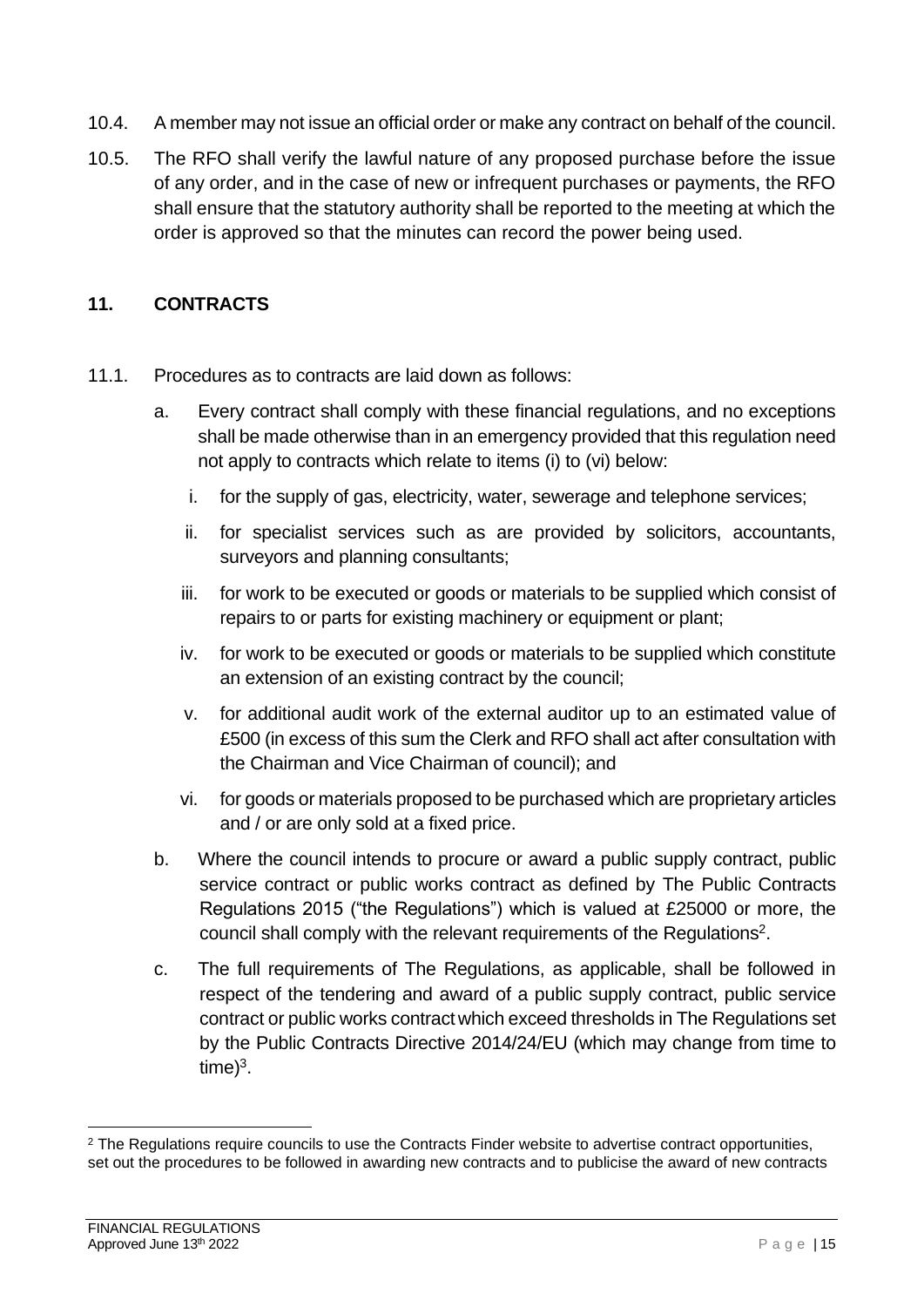- d. When applications are made to waive financial regulations relating to contracts to enable a price to be negotiated without competition the reason shall be embodied in a recommendation to the council.
- e. Such invitation to tender shall state the general nature of the intended contract and the Clerk shall obtain the necessary technical assistance to prepare a specification in appropriate cases. The invitation shall in addition state that tenders must be addressed to the Clerk in the ordinary course of post. Each tendering firm shall be supplied with a specifically marked envelope in which the tender is to be sealed and remain sealed until the prescribed date for opening tenders for that contract.
- f. All sealed tenders shall be opened at the same time on the prescribed date by the Clerk in the presence of at least one member of council.
- g. Any invitation to tender issued under this regulation shall be subject to Standing Orders [adopted 11 April 2016], <sup>4</sup> [para 18c] and shall refer to the terms of the Bribery Act 2010.
- h. When it is to enter into a contract of less than £60,000 in value for the supply of goods or materials or for the execution of works or specialist services other than such goods, materials, works or specialist services as are excepted as set out in paragraph (a) the Clerk or RFO shall obtain 3 quotations (priced descriptions of the proposed supply); where the value is below £3,000 and above £500 the Clerk or RFO shall strive to obtain 3 estimates. Otherwise, Regulation 10.3 above shall apply.
	- i. The council shall not be obliged to accept the lowest or any tender, quote or estimate.
	- j. Should it occur that the council, or duly delegated committee, does not accept any tender, quote or estimate, the work is not allocated and the council requires further pricing, provided that the specification does not change, no person shall be permitted to submit a later tender, estimate or quote who was present when the original decision making process was being undertaken.

a) For public supply and public service contracts 209,000 Euros (£181,302)

b) For public works contracts 5,225,000 Euros (£4,551,413)

<sup>4</sup>Based on NALC's Model Standing Order 18d ©NALC 2018

#### <span id="page-16-0"></span>**12. PAYMENTS UNDER CONTRACTS FOR BUILDING OR OTHER CONSTRUCTION WORKS (PUBLIC WORKS CONTRACTS)**

12.1. Payments on account of the contract sum shall be made within the time specified in the contract by the RFO upon authorised certificates of the architect or other

<sup>&</sup>lt;sup>3</sup>Thresholds currently applicable are: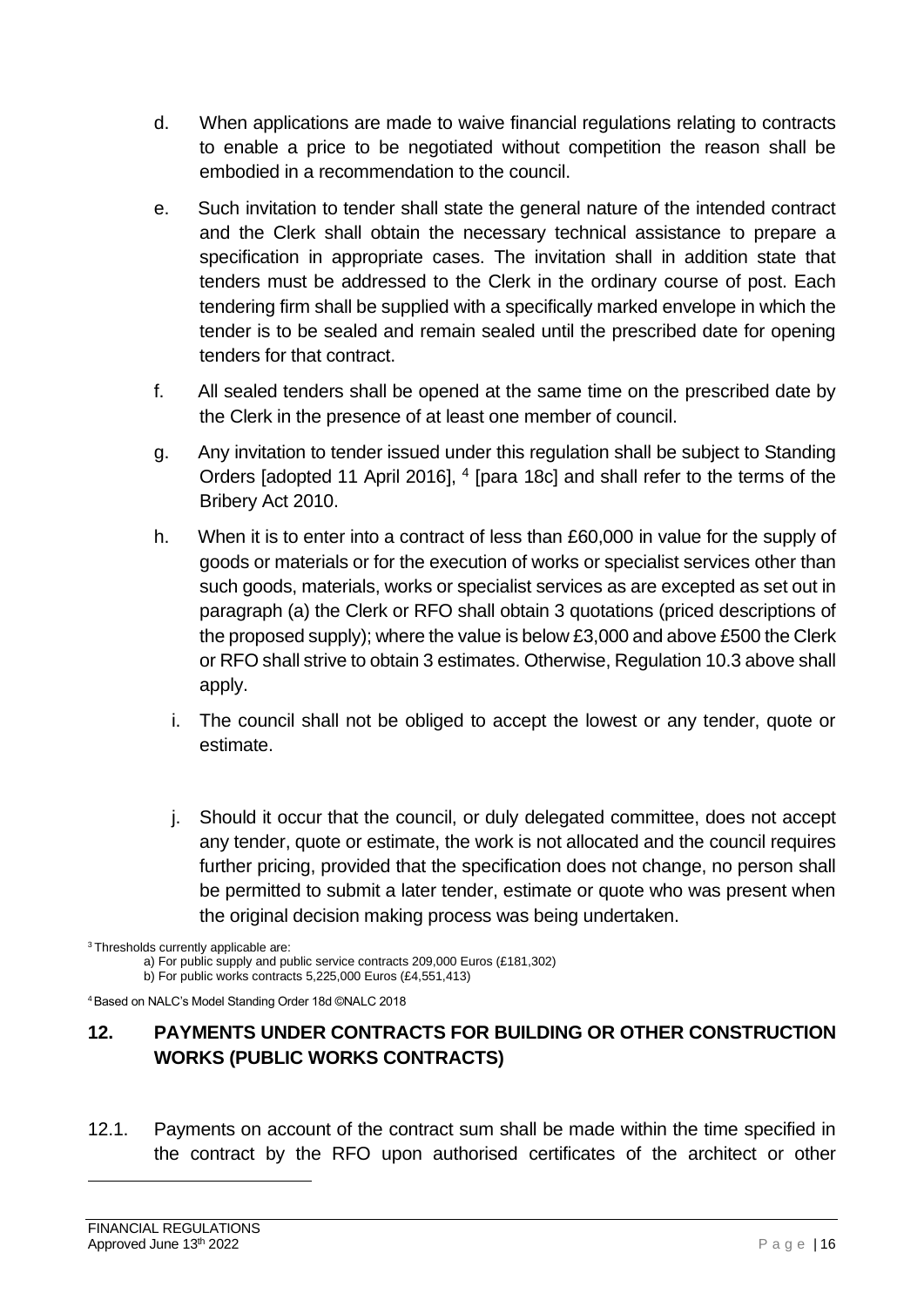consultants engaged to supervise the contract (subject to any percentage withholding as may be agreed in the particular contract).

- 12.2. Where contracts provide for payment by instalments the RFO shall maintain a record of all such payments. In any case where it is estimated that the total cost of work carried out under a contract, excluding agreed variations, will exceed the contract sum of 5% or more a report shall be submitted to the council.
- 12.3. Any variation to a contract or addition to or omission from a contract must be approved by the council and Clerk to the contractor in writing, the council being informed where the final cost is likely to exceed the financial provision.

#### <span id="page-17-0"></span>**13. STORES AND EQUIPMENT**

- 13.1. The officer in charge of each section shall be responsible for the care and custody of stores and equipment in that section.
- 13.2. Delivery notes shall be obtained in respect of all goods received into store or otherwise delivered and goods must be checked as to order and quality at the time delivery is made.
- 13.3. Stocks shall be kept at the minimum levels consistent with operational requirements.
- 13.4. The RFO shall be responsible for periodic checks of stocks and stores at least annually.

#### <span id="page-17-1"></span>**14. ASSETS, PROPERTIES AND ESTATES**

- 14.1. The Clerk shall make appropriate arrangements for the custody of all title deeds and Land Registry Certificates of properties held by the council. The RFO shall ensure a record is maintained of all properties held by the council, recording the location, extent, plan, reference, purchase details, nature of the interest, tenancies granted, rents payable and purpose for which held in accordance with Accounts and Audit Regulations.
- 14.2. No tangible moveable property shall be purchased or otherwise acquired, sold, leased or otherwise disposed of, without the authority of the council, together with any other consents required by law, save where the estimated value of any one item of tangible movable property does not exceed £250.
- 14.3. No real property (interests in land) shall be sold, leased or otherwise disposed of without the authority of the council, together with any other consents required by law. In each case a report in writing shall be provided to council in respect of valuation and surveyed condition of the property (including matters such as planning permissions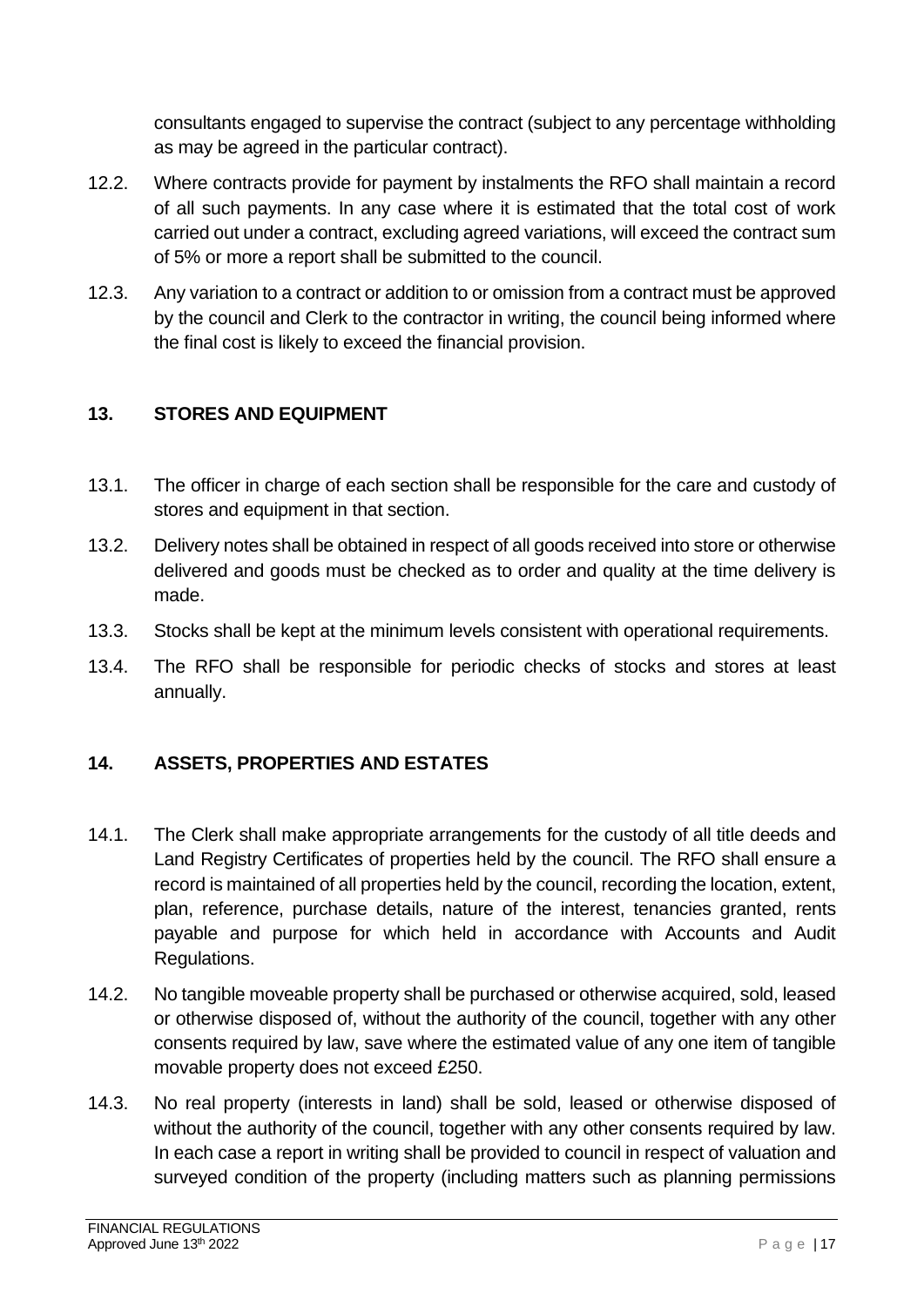and covenants) together with a proper business case (including an adequate level of consultation with the electorate).

- 14.4. No real property (interests in land) shall be purchased or acquired without the authority of the full council. In each case a report in writing shall be provided to council in respect of valuation and surveyed condition of the property (including matters such as planning permissions and covenants) together with a proper business case (including an adequate level of consultation with the electorate).
- 14.5. Subject only to the limit set in Regulation 14.2 above, no tangible moveable property shall be purchased or acquired without the authority of the full council. In each case a report in writing shall be provided to council with a full business case.
- 14.6. The RFO shall ensure that an appropriate and accurate Register of Assets and Investments is kept up to date. The continued existence of tangible assets shown in the Register shall be verified at least annually, possibly in conjunction with a health and safety inspection of assets.

#### <span id="page-18-0"></span>**15. INSURANCE**

15.1. Following the annual risk assessment (per Regulation 17), the Clerk & RFO shall effect all insurances and negotiate all claims on the council's insurers.

15.2. The Clerk/RFO shall give prompt notification of all new risks, properties or vehicles which require to be insured and of any alterations affecting existing insurances.

15.3. The RFO shall keep a record of all insurances effected by the council and the property and risks covered thereby and annually review it.

15.4. The RFO shall be notified of any loss liability or damage or of any event likely to lead to a claim, and shall report these to council at the next available meeting.

15.5. All appropriate members and employees of the council shall be included in a suitable form of security or fidelity guarantee insurance which shall cover the maximum risk exposure as determined annually by the council, or duly delegated committee.

### <span id="page-18-1"></span>**16. CHARITIES**

16.1. Where the council is sole managing trustee of a charitable body the Clerk and RFO shall ensure that separate accounts are kept of the funds held on charitable trusts and separate financial reports made in such form as shall be appropriate, in accordance with Charity Law and legislation, or as determined by the Charity Commission. The Clerk and RFO shall arrange for any audit or independent examination as may be required by Charity Law or any Governing Document.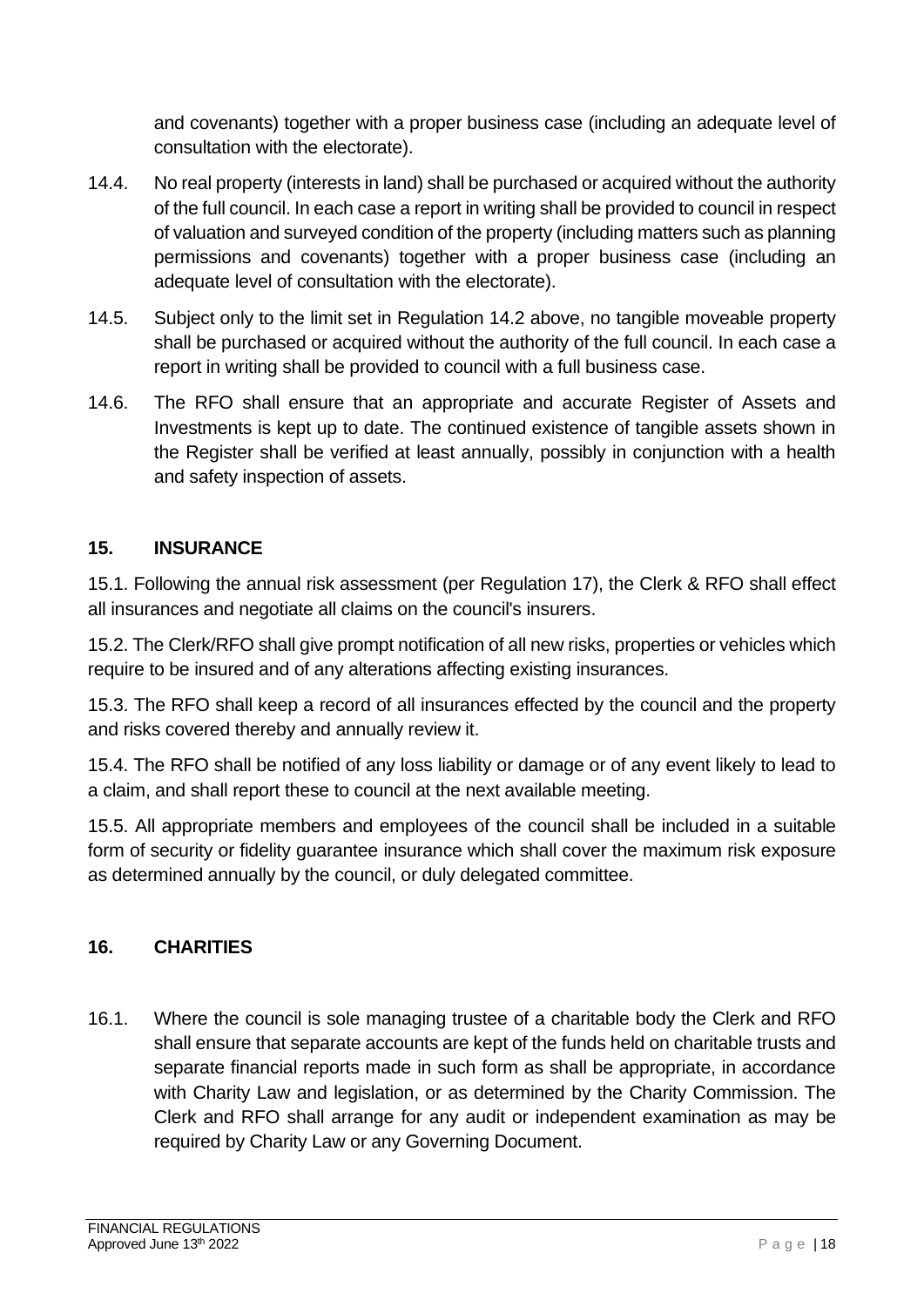#### <span id="page-19-0"></span>**17. RISK MANAGEMENT**

- 17.1. The council is responsible for putting in place arrangements for the management of risk. The Clerk shall prepare, for approval by the council, risk management policy statements in respect of all activities of the council. Risk policy statements and consequential risk management arrangements shall be reviewed by the council at least annually.
- 17.2. When considering any new activity, the Clerk shall prepare a draft risk assessment including risk management proposals for consideration and adoption by the council.

#### <span id="page-19-1"></span>**18. SUSPENSION AND REVISION OF FINANCIAL REGULATIONS**

- 18.1. It shall be the duty of the council to review the Financial Regulations of the council from time to time. The Clerk shall make arrangements to monitor changes in legislation or proper practices and shall advise the council of any requirement for a consequential amendment to these Financial Regulations.
- 18.2. The council may, by resolution of the council duly notified prior to the relevant meeting of council, suspend any part of these Financial Regulations provided that reasons for the suspension are recorded and that an assessment of the risks arising has been drawn up and presented in advance to all members of council.

\* \* \*